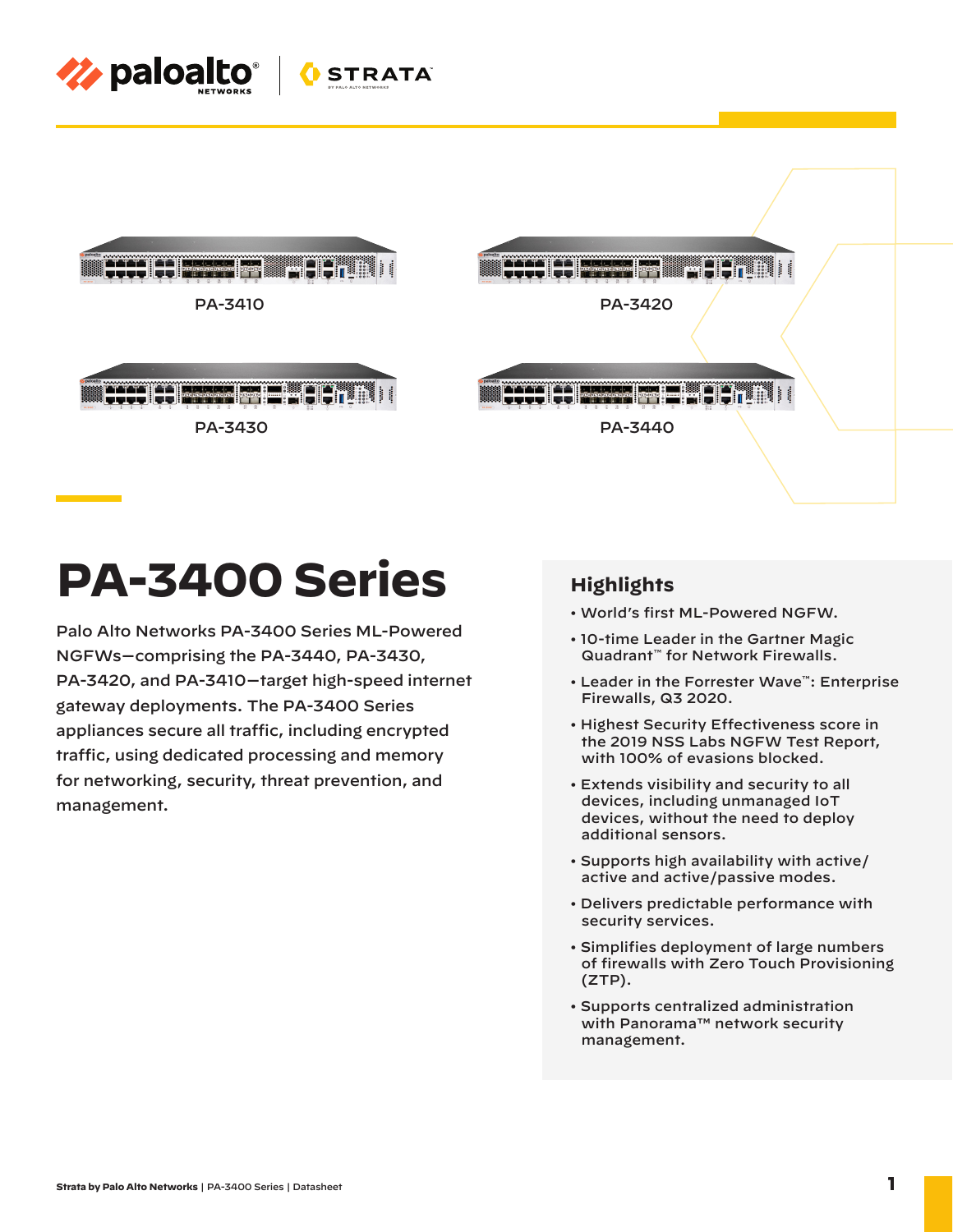The world's first ML-Powered Next-Generation Firewall (NGFW) enables you to prevent unknown threats, see and secure everything—including the Internet of Things (IoT)— and reduce errors with automatic policy recommendations.

The controlling element of the PA-3400 Series is PAN-OS®, the same software that runs all Palo Alto NGFWs. PAN-OS natively classifies all traffic, inclusive of applications, threats, and content, and then ties that traffic to the user regardless of location or device type. The application, content, and user—in other words, the elements that run your business—then serve as the basis of your security policies, resulting in improved security posture and reduced incident response time.

# **Key Security and Connectivity Features**

#### **ML-Powered Next-Generation Firewall**

- Embeds machine learning (ML) in the core of the firewall to provide inline signatureless attack prevention for file-based attacks while identifying and immediately stopping never-before-seen phishing attempts.
- Leverages cloud-based ML processes to push zero-delay signatures and instructions back to the NGFW.
- Uses behavioral analysis to detect IoT devices and make policy recommendations; cloud-delivered and natively integrated service on the NGFW.
- Automates policy recommendations that save time and reduce the chance of human error.

#### **Identifies and Categorizes All Applications, on All Ports, All the Time, with Full Layer 7 Inspection**

- Identifies the applications traversing your network irrespective of port, protocol, evasive techniques, or encryption (TLS/SSL). In addition, it automatically discovers and controls new applications to keep pace with the SaaS explosion with SaaS Security subscription.
- Uses the application, not the port, as the basis for all your safe enablement policy decisions: allow, deny, schedule, inspect, and apply traffic-shaping.
- Offers the ability to create custom App-ID™ tags for proprietary applications or request App-ID development for new applications from Palo Alto Networks.
- Identifies all payload data within the application (e.g., files and data patterns) to block malicious files and thwart data exfiltration attempts.
- Creates standard and customized application usage reports, including software-as-a-service (SaaS) reports that provide insight into all sanctioned and unsanctioned SaaS traffic on your network.
- Enables safe migration of legacy Layer 4 rule sets to App-ID-based rules with built-in Policy Optimizer, giving you a rule set that is more secure and easier to manage.
- Check out th[e App-ID Tech Brief for](https://www.paloaltonetworks.com/resources/techbriefs/app-id-tech-brief) more information.

### **Enforces Security for Users at Any Location, on Any Device, While Adapting Policy Based on User Activity**

- Enables visibility, security policies, reporting, and forensics based on users and groups—not just IP addresses.
- Easily integrates with a wide range of repositories to leverage user information: wireless LAN controllers, VPNs, directory servers, SIEMs, proxies, and more.
- Allows you to define Dynamic User Groups (DUGs) on the firewall to take time-bound security actions without waiting for changes to be applied to user directories.
- Applies consistent policies irrespective of users' locations (office, home, travel, etc.) and devices (iOS and Android® mobile devices, macOS®, Windows®, Linux desktops, laptops; Citrix and Microsoft VDI and Terminal Servers).
- Prevents corporate credentials from leaking to third-party websites and prevents reuse of stolen credentials by enabling multi-factor authentication (MFA) at the network layer for any application without any application changes.
- Provides dynamic security actions based on user behavior to restrict suspicious or malicious users.
- Consistently authenticates and authorizes your users, regardless of location and where user identity stores live, to quickly move towards a Zero Trust security posture with Cloud Identity Engine—an [entirely new cloud-based architecture for identity-based security. Check out the Cloud Identity](https://www.paloaltonetworks.com/resources/techbriefs/cloud-identity-engine)  Engine solution brief for more information.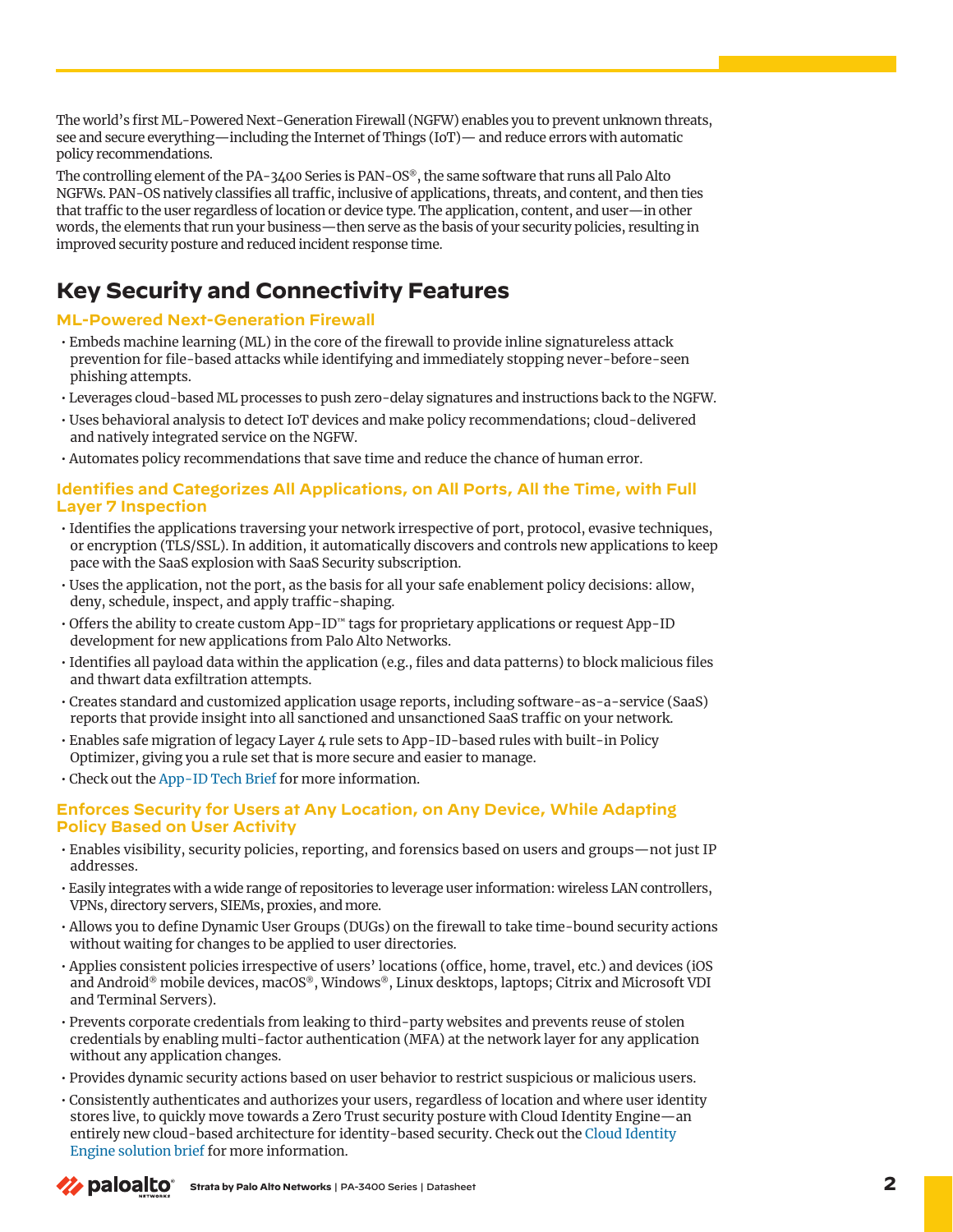#### **Prevents Malicious Activity Concealed in Encrypted Traffic**

- Inspects and applies policy to TLS/SSL-encrypted traffic, both inbound and outbound, including for traffic that uses TLS 1.3 and HTTP/2.
- Offers rich visibility into TLS traffic, such as amount of encrypted traffic, TLS/SSL versions, cipher suites, and more, without decrypting.
- Enables control over use of legacy TLS protocols, insecure ciphers, and misconfigured certificates to mitigate risks.
- Facilitates easy deployment of decryption and lets you use built-in logs to troubleshoot issues, such as applications with pinned certificates.
- Lets you enable or disable decryption flexibly based on URL category and source and destination zone, address, user, user group, device, and port, for privacy and regulatory compliance purposes.
- Allows you to create a copy of decrypted traffic from the firewall (i.e., decryption mirroring) and send it to traffic collection tools for forensics, historical purposes, or data loss prevention (DLP).
- Allows you to intelligently forward all traffic (decrypted TLS, non-decrypted TLS, and non-TLS) to third-party security tools with Network Packet Broker and optimize your network performance and reduce operating expenses.
- Refer to thi[s decryption white paper to](https://www.paloaltonetworks.com/resources/whitepapers/decryption-why-where-and-how) learn where, when and how to decrypt to prevent threats and secure your business.

#### **Offers Centralized Management and Visibility**

- Benefits from centralized management, configuration, and visibility for multiple distributed Palo Alto Networks NGFWs (irrespective of location or scale) through Panorama network security management in one unified user interface.
- Streamlines configuration sharing through Panorama with templates and device groups and scales log collection as logging needs increase.
- Enables users, through the Application Command Center (ACC), to obtain deep visibility and comprehensive insights into network traffic and threats.

#### **Maximize Your Security Investment and Prevent Business Disruption with AIOps**

- AIOps for NGFW delivers continuous best practice recommendations customized to your unique deployment to strengthen your security posture and get the most out of your security investment.
- Intelligently predicts firewall health, performance and capacity problems based on ML powered by advanced telemetry data. It also provides actionable insights to resolve the predicted disruptions.

#### **Detects and Prevents Advanced Threats with Cloud-Delivered Security Services**

Today's sophisticated cyberattacks can spawn 45,000 variants in 30 minutes using multiple threat vectors and advanced techniques to deliver malicious payloads. Traditional siloed security causes challenges for organizations by introducing security gaps, increasing overhead for security teams, and hindering business productivity with inconsistent access and visibility.

Seamlessly integrated with our industry-leading NGFWs, our Cloud-Delivered Security Services use the network effect of 80,000 customers to instantly coordinate intelligence and protect against all threats across all vectors. Eliminate coverage gaps across your locations and take advantage of best-in-class security delivered consistently in a platform to stay safe from even the most advanced and evasive threats.

Services include:

- **Threat Prevention**—Disrupts threats at every stage of the attack lifecycle, with the industry's leading intrusion prevention system (IPS) with the highest security efficacy.
- **Advanced Threat Prevention**—Extends the industry's best-in-class IPS to block up to 50% more previously unknown evasive command-and-control traffic inline with unique deep learning and machine learning models.
- **WildFire® malware prevention service**—Ensures files are safe by automatically detecting and preventing unknown malware with industry-leading cloud-based analysis.
- **Advanced URL Filtering**—Enables the safe use of the internet by preventing access to known and new malicious websites before your users can visit them.
- **DNS Security**—Disrupts attacks that use DNS for command and control and data theft without requiring any changes to your infrastructure.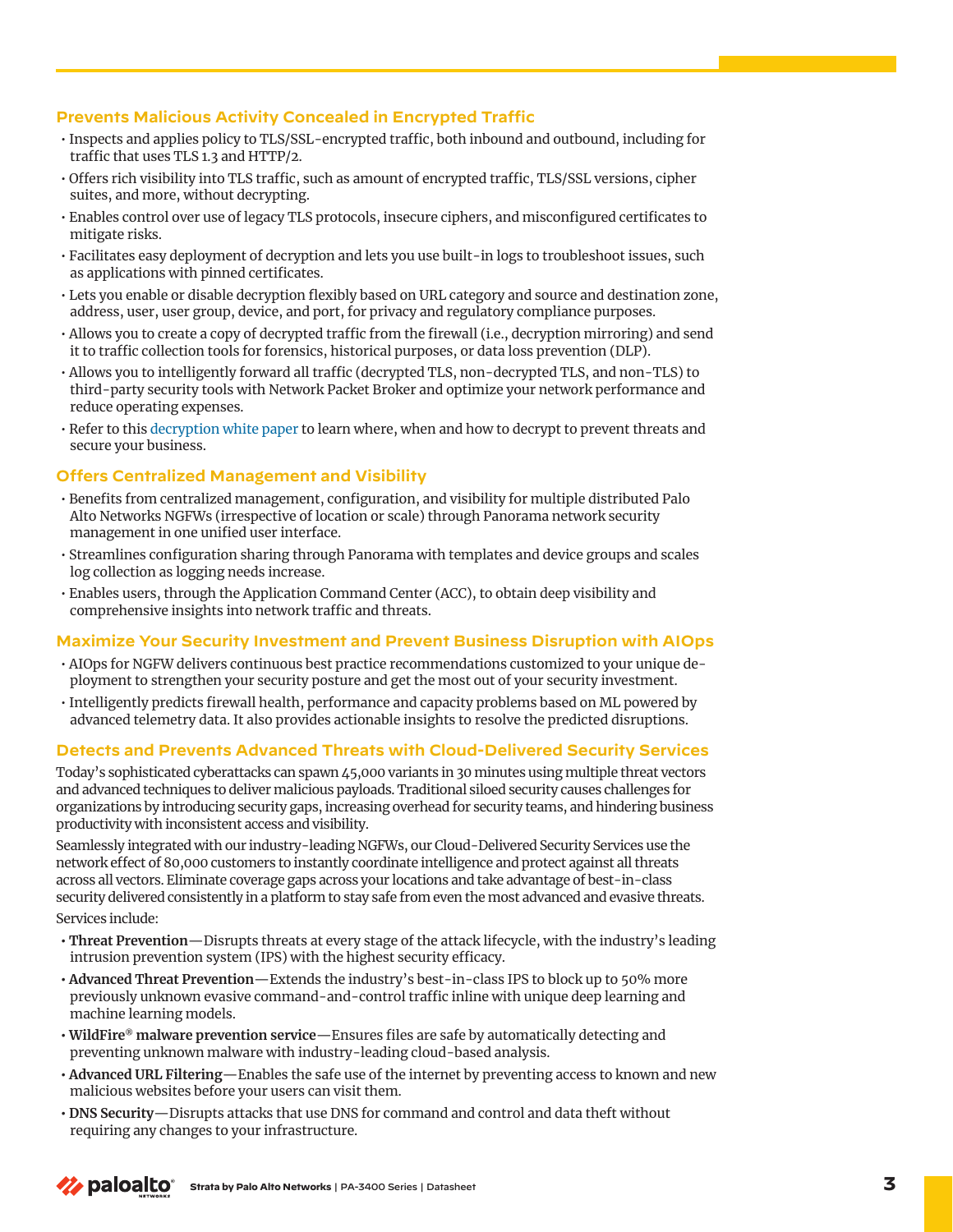- **IoT Security**—Provides the industry's most comprehensive IoT security solution, delivering ML-powered visibility, prevention, and enforcement in a single platform.
- **Enterprise DLP**—Minimizes data breach risks by identifying sensitive data consistently throughout the entire enterprise and preventing unsafe transfers and corporate policy violations.
- **SaaS Security**—Next-Generation cloud access security broker (CASB) sees and secures all SaaS applications automatically, ensuring you stay ahead of the app explosion.

#### **Delivers a Unique Approach to Packet Processing with Single-Pass Architecture**

- Performs networking, policy lookup, application and decoding, and signature matching—for all threats and content—in a single pass. This significantly reduces the amount of processing overhead required to perform multiple functions in one security device.
- Avoids introducing latency by scanning traffic for all signatures in a single pass, using stream-based, uniform signature matching.
- Enables consistent and predictable performance when security subscriptions are enabled. (In table 1, "Threat Prevention throughput" is measured with multiple subscriptions enabled.)

#### **Enables SD-WAN Functionality**

- Allows you to easily adopt SD-WAN by simply enabling it on your existing firewalls.
- Enables you to safely implement SD-WAN, which is natively integrated with our industry-leading security.
- Delivers an exceptional end-user experience by minimizing latency, jitter, and packet loss.

| Table 1: PA-3400 Series Performance and Capacities |                |                   |                |                |
|----------------------------------------------------|----------------|-------------------|----------------|----------------|
|                                                    | <b>PA-3440</b> | <b>PA-3430</b>    | <b>PA-3420</b> | <b>PA-3410</b> |
| Firewall throughput (HTTP/appmix)*                 | 27.5/24 Gbps   | 23.8/19.6<br>Gbps | 19.1/16.5 Gbps | 13.1/11.3 Gbps |
| Threat Prevention throughput (HTTP/<br>$appmix$ )† | 10.5/12.7 Gbps | 8.7/10.2 Gbps     | $7.4/8.8$ Gbps | $5.1/5.9$ Gbps |
| IPsec VPN throughput <sup>#</sup>                  | 14.5 Gbps      | $12.2$ Gbps       | 9.9 Gbps       | 6.8 Gbps       |
| <b>Max sessions</b>                                | 3M             | 2.5M              | 2M             | 1.4M           |
| New sessions per second <sup>§</sup>               | 250,000        | 222,000           | 190,000        | 130,000        |
| Virtual systems (base/max) <sup>11</sup>           | 1/11           | 1/11              | 1/11           | 1/11           |

Note: Results were measured on PAN-OS 10.2

\* Firewall throughput is measured with App-ID and logging enabled, utilizing 64 KB HTTP/appmix transactions.

† Threat Prevention throughput is measured with App-ID, IPS, antivirus, antispyware, WildFire, DNS Security, file blocking, and logging enabled, utilizing 64 KB HTTP/appmix transactions

‡ IPsec VPN throughput is measured with 64 KB HTTP transactions and logging enabled.

§ New sessions per second is measured with application-override, utilizing 1 byte HTTP transactions.

|| Adding virtual systems over base quantity requires a separately purchased license.

#### **Table 2: PA-3400 Series Networking Features**

#### **Interface Modes**

L2, L3, tap, virtual wire (transparent mode)

OSPFv2/v3 with graceful restart, BGP with graceful restart, RIP, static routing

Policy-based forwarding

Point-to-point protocol over Ethernet (PPPoE)

Multicast: PIM-SM, PIM-SSM, IGMP v1, v2, and v3

Bidirectional Forwarding Detection (BFD)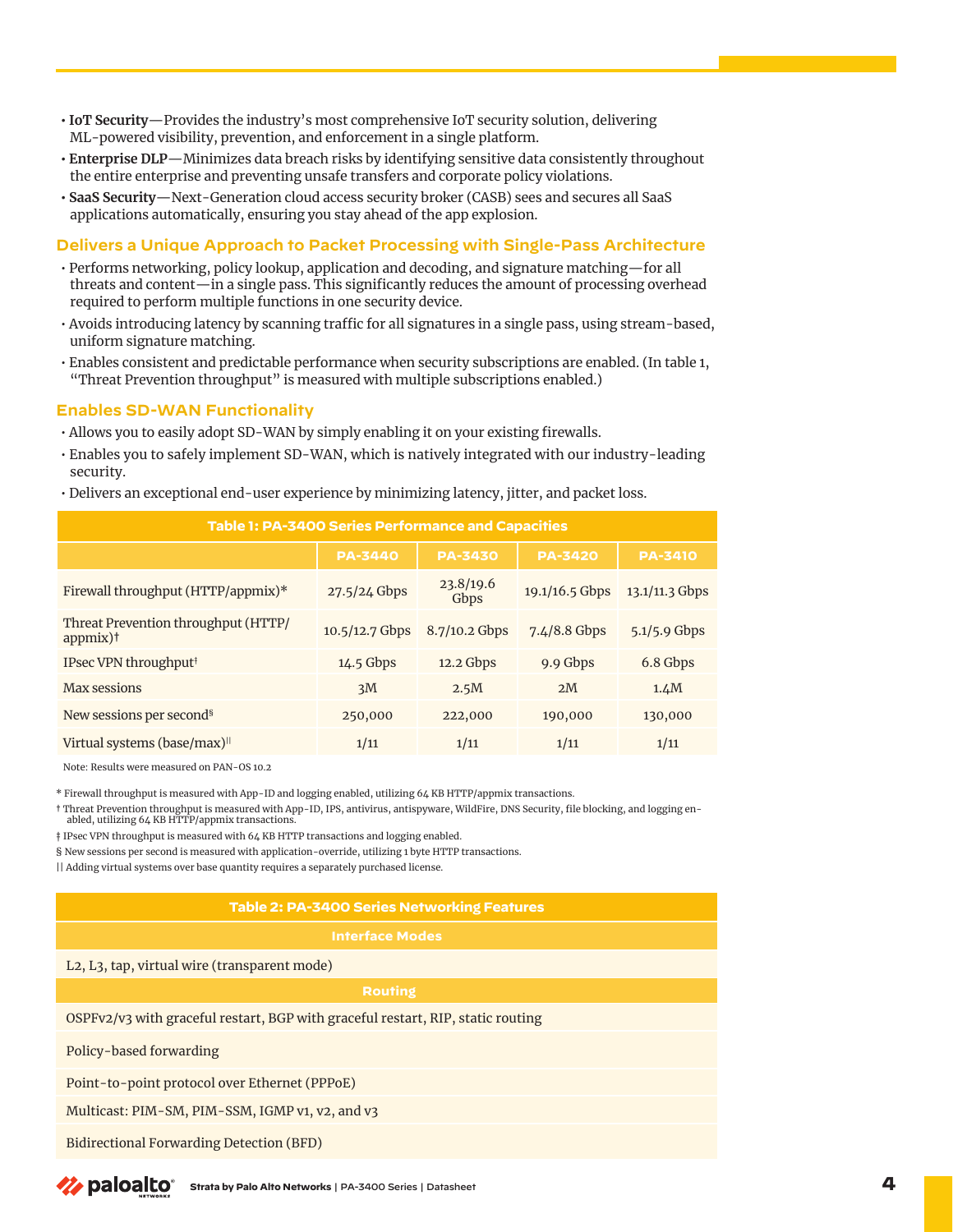#### **Table 2: PA-3400 Series Networking Features (continued)**

Key exchange: manual key, IKEv1, and IKEv2 (pre-shared key, certificate-based authentication)

Encryption: 3DES, AES (128-bit, 192-bit, 256-bit)

Authentication: MD5, SHA-1, SHA-256, SHA-384, SHA-512

**VLANs**

802.1Q VLAN tags per device/per interface: 4,094/4,094

Aggregate interfaces (802.3ad), LACP

**Network Address Translation**

NAT modes (IPv4): static IP, dynamic IP, dynamic IP and port (port address translation)

NAT64, NPTv6

Additional NAT features: dynamic IP reservation, tunable dynamic IP and port oversubscription

Modes: active/active, active/passive, HA clustering

Failure detection: path monitoring, interface monitoring

5G Security

5G MEC (multi-access edge computing) Security

GTP Security

SCTP Security

\* For additional information, refer to our [ML-Powered NGFWs for 5G datasheet.](https://www.paloaltonetworks.com/resources/datasheets/ml-powered-ngfws-for-5g)

| <b>Table 3: PA-3400 Series Hardware Specifications</b>                                                                                              |  |  |  |
|-----------------------------------------------------------------------------------------------------------------------------------------------------|--|--|--|
| 1/O                                                                                                                                                 |  |  |  |
| PA-3440: 1G/2.5G/5G/10G (12), 1G/10G SFP/SFP+ (10), 25G SFP28 (4), 40G/100G zQSFP (2)                                                               |  |  |  |
| PA-3430: 1G/2.5G/5G/10G (12), 1G/10G SFP/SFP+ (10), 25G SFP28 (4), 40G/100G zQSFP (2)                                                               |  |  |  |
| PA-3420: 1G/2.5G/5G/10G (12), 1G/10G SFP/SFP+ (10), 25G SFP28 (4)                                                                                   |  |  |  |
| PA-3410: 1G/2.5G/5G/10G (12), 1G/10G SFP/SFP+ (10), 25G SFP28 (4)                                                                                   |  |  |  |
| <b>Management I/O</b>                                                                                                                               |  |  |  |
| 100/1000 out-of-band management port (1)<br>100/1000 high availability (2), 10G SFP+ high availability (1)<br>RJ-45 console port (1), Micro USB (1) |  |  |  |
| <b>Storage Capacity</b>                                                                                                                             |  |  |  |
| 480 GB SSD                                                                                                                                          |  |  |  |
| <b>Power Supply (Avg/Max Power Consumption)</b>                                                                                                     |  |  |  |
| Redundant 450-watt AC (150W/190W)                                                                                                                   |  |  |  |
| Max BTU/hr                                                                                                                                          |  |  |  |
| <b>TBD</b>                                                                                                                                          |  |  |  |
| <b>Input Voltage Frequency</b>                                                                                                                      |  |  |  |
| AC: 100-240 VAC (50-60Hz)                                                                                                                           |  |  |  |
| <b>Max Current Consumption</b>                                                                                                                      |  |  |  |
| AC: TBD A @ 100 VAC, TBD A @ 240 VAC                                                                                                                |  |  |  |